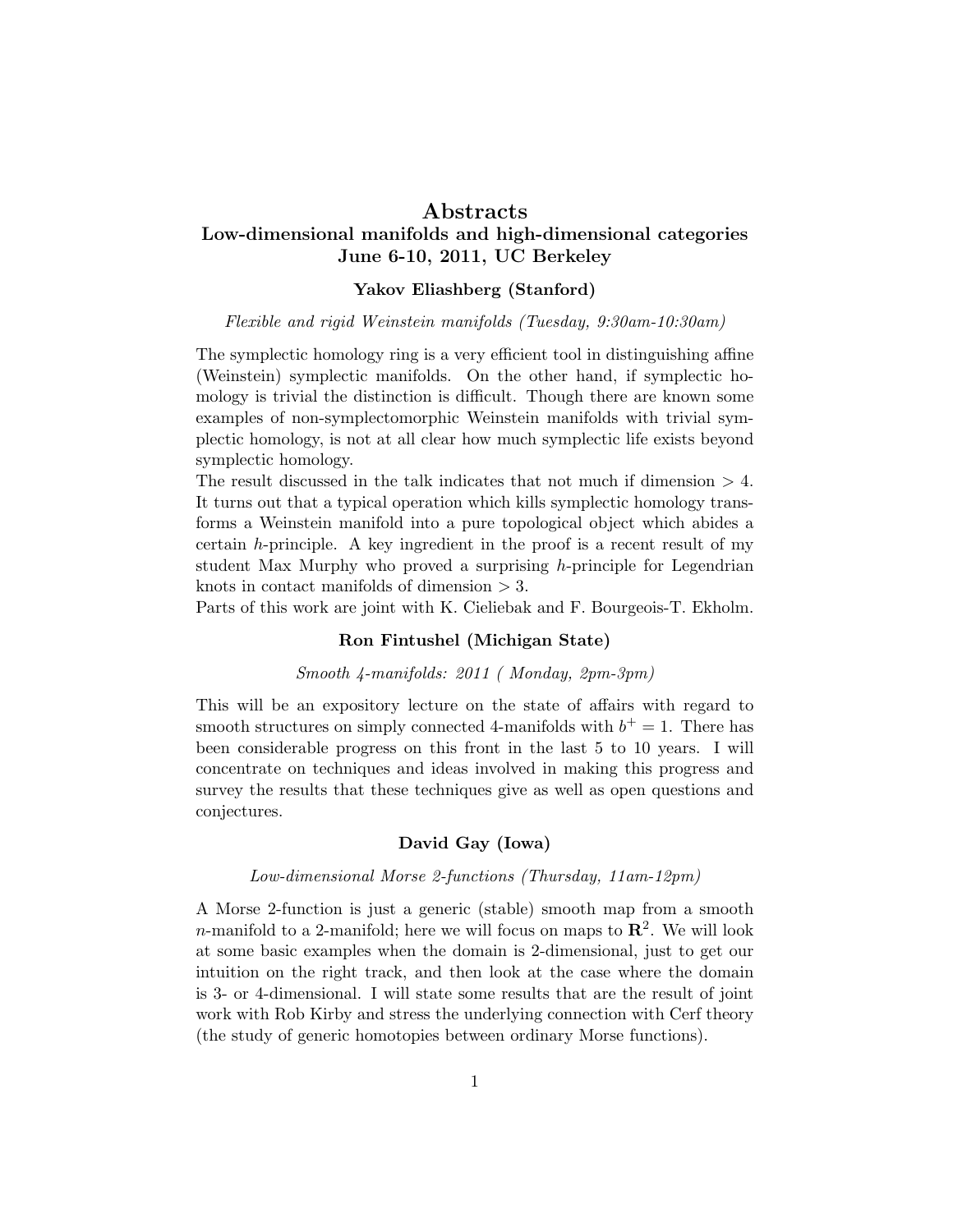## Cameron Gordon (UT Austin)

Exceptional Dehn filling (Friday, 9:30am-10:30am)

It is rare for a hyperbolic knot in  $S^3$  to have a non-trivial Dehn surgery that yields a non-hyperbolic 3-manifold, but it does happen. More generally, it is rare for a hyperbolic 3-manifold  $M$  to have two non-hyperbolic Dehn fillings  $M(\alpha)$  and  $M(\beta)$  along a given cusp. Consequently, one wonders if it might be possible to describe all such exceptional triples  $(M; \alpha, \beta)$ . We will give a survey of progress towards this goal, and some of the problems that remain.

## Sergei Gukov (CalTech)

#### The homological algebra of knots and BPS states (Friday, 11am-12pm)

A physical interpretation of knot homologies as spaces of the so-called "refined BPS states" leads to many interesting and often surprising predictions, ranging from concrete expressions for homological knot invariants associated with higher representations of SL, SO, and Sp classical groups to intricate webs of spectral sequences and anti-commuting differentials acting on the triply-graded theories categorifying the HOMFLY and Kauffman polynomials. In this talk, I will review the enterprise of this connection between (enumerative) geometry and knot theory and, if time permits, describe some of the latest developments, related to the interpretation of spectral sequences and differentials, and wall crossing for refined / motivic BPS invariants.

### Ko Honda (USC)

HF=ECH via open book decompositions (Monday, 3:30pm-4:30pm)

The goal of this talk is to sketch a proof of the equivalence of Heegaard Floer homology (due to Ozsvath-Szabo) and embedded contact homology (due to Hutchings). This is joint work with Vincent Colin and Paolo Ghiggini.

#### Michael Hutchings (UC Berkeley)

### Applications of embedded contact homology (Wednesday, 11am-12pm)

Embedded contact homology is an invariant of contact three-manifolds which is isomorphic to versions of Heegaard Floer homology and Seiberg-Witten Floer homology. I will give an introduction to what ECH is good for, aside from being isomorphic to other Floer theories. For example, the detailed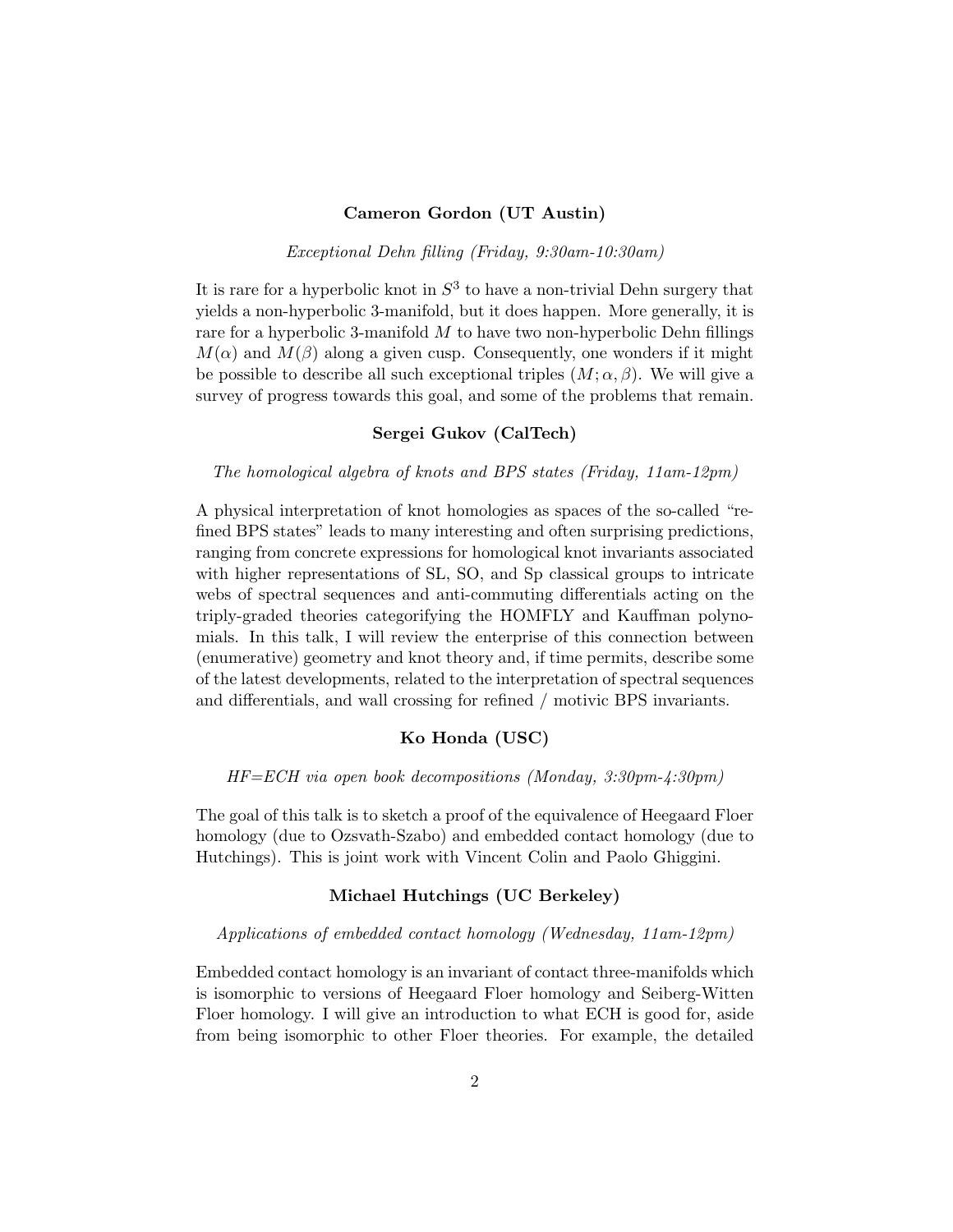structure of ECH leads to extensions of the Weinstein conjecture (joint work with Cliff Taubes). In addition, maps on ECH induced by four-dimensional symplectic cobordisms lead to a proof of the Arnold chord conjecture in three dimensions (joint with Taubes), and to new symplectic embedding obstructions in four dimensions which are sharp in some cases.

### Slava Krushkal (Virginia)

### The A-B slice problem (Friday, 2pm-3pm)

In his groundbreaking 1982 paper Michael Freedman proved a disk embedding theorem, leading to a classification of simply-connected topological 4-manifolds. Although the class of fundamental groups for which such geometric classification techniques work has since been extended, the central case of free groups remains open. The A-B slice problem is a reformulation (due to Freedman) of this question in terms of a generalized link-slicing problem. This talk will discuss the history of the problem, as well as recent developments and ideas for a solution.

#### Yanki Lekili Cambridge

#### Fukaya category of the punctured torus (Wednesday, 3pm-4:30pm)

In joint work with Tim Perutz, we give a complete characterization of the Fukaya category of the punctured torus, denoted by  $Fuk(T_0)$ . This, in particular, means that one can write down an explicit minimal model for  $Fuk(T_0)$  in the form of an A-infinity algebra, denoted by A, and classify A-infinity structures on the relevant algebra. A result that we will discuss is that no associative algebra is quasi-equivalent to the model  $A$  of the Fukaya category of the punctured torus, i.e., A is non-formal.  $Fuk(T_0)$  will be connected to many topics of interest:

1) It is the boundary category that we associate to a 3-manifold with torus boundary in our extension of Heegaard Floer theory to manifolds with boundary,

2) It is quasi-equivalent to the category of perfect complexes on an irreducible rational curve with a double point, an instance of homological mirror symmetry.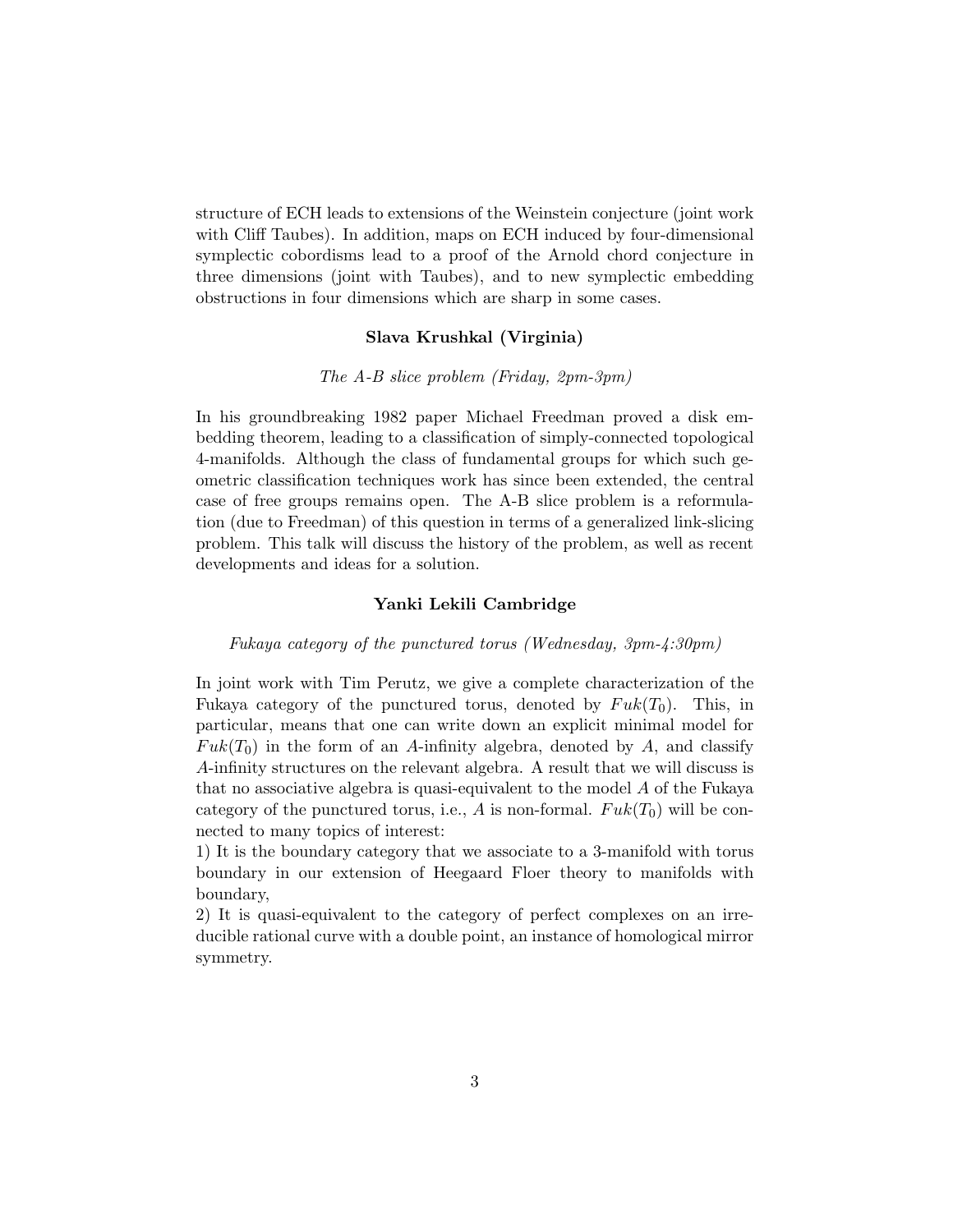## Scott Morrison (UC Berkeley)

Khovanov homology for 4-manifolds (Thursday, 3:30pm-4:30pm)

I'll describe an invariant of smooth 4-manifolds defined in terms of Khovanov homology. It associates a doubly-graded vector space to each 4-manifold (optionally with a link in its boundary), generalizing the Khovanov homology of a link in the boundary of the standard 4-ball. For now, we can only make the construction in characteristic two. I'll finish by talking about relations to TQFT, and the prospects for concrete calculations. This is joint work with Chris Douglas and Kevin Walker.

### Frank Quinn (Virginia Tech)

Topology in the mystery dimension (Tuesday, 3:30pm-4:30pm)

Overview of 4-dimensional topology, with historical notes.

#### Martin Scharlemann (UC Santa Barbara)

Fibered knots and potential counterexamples to the Property 2R and Slice-Ribbon Conjectures (Monday, 9:30am-10:30am)

If there are any two component counterexamples to the Generalized Property R Conjecture, a least genus component of all such counterexamples cannot be a fibered knot. Furthermore, the monodromy of a fibered component of any such counterexample has unexpected restrictions.

The simplest plausible counterexample to the Generalized Property R Conjecture could be a two component link containing the square knot. We characterize all two-component links that contain the square knot and which surger to  $(S^1 \times S^2) \# (S^1 \times S^2)$ . We exhibit a family of such links that are probably counterexamples to Generalized Property R. These links can be used to generate slice knots that do not seem to be ribbon. This is joint work with Robert Gompf and Abigail Thompson.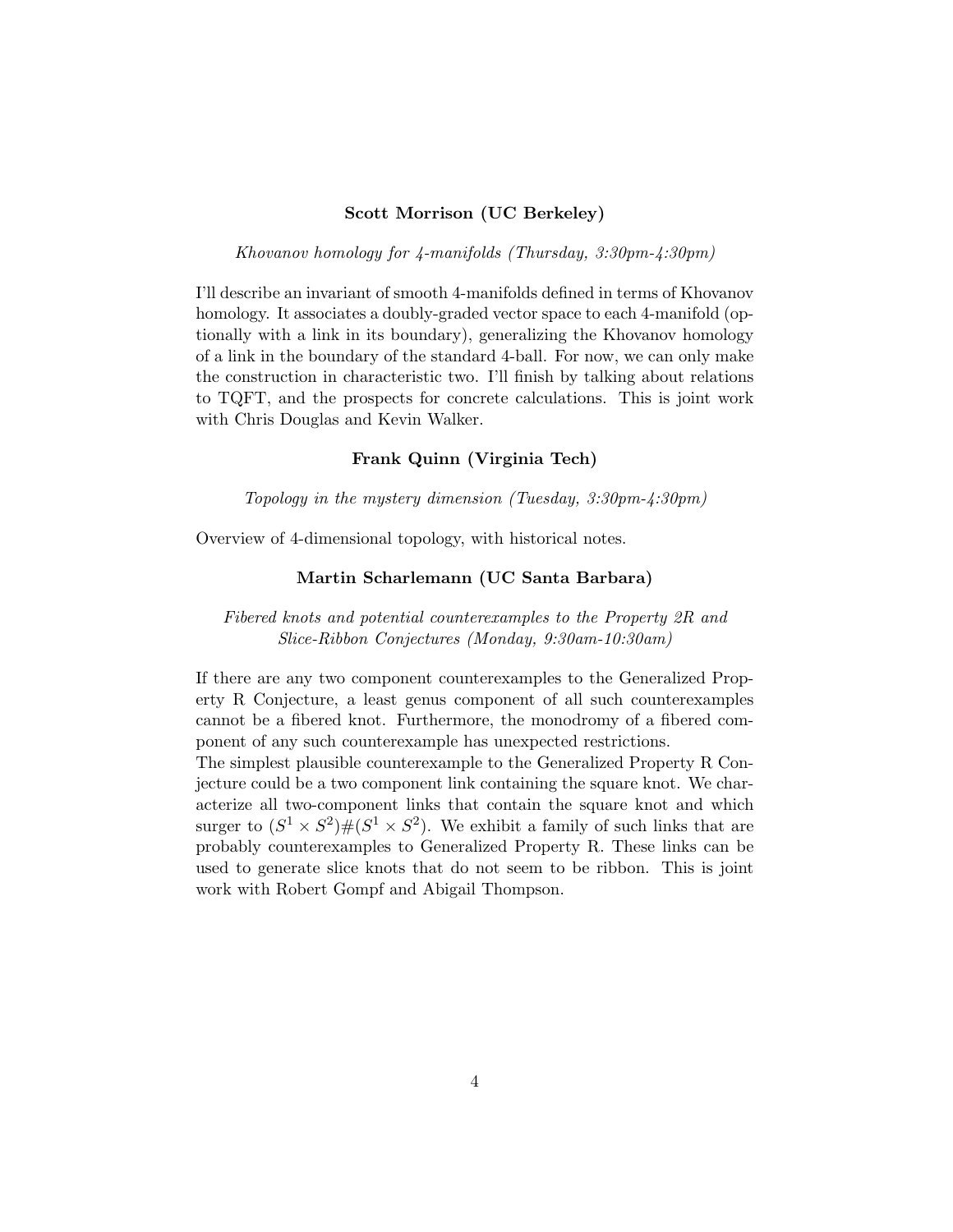## Rob Schneiderman (Lehman College CUNY)

Higher-order intersections in low-dimensional topology (Monday, 11am-12pm)

The failure of the Whitney move in dimension 4 can be measured by constructing higher-order intersection invariants of Whitney towers built from iterated Whitney disks on immersed surfaces in 4–manifolds. For Whitney towers on immersed disks in the 4–ball, some of these invariants can be identified with previously known link invariants like Milnor, Sato-Levine and Arf invariants. This approach also leads to the definition of higher-order Sato-Levine and Arf invariants which detect the obstructions to framing a twisted Whitney tower, and appear to be new invariants. Recent joint work with Jim Conant and Peter Teichner has shown that, together with Milnor invariants, these higher-order invariants classify the existence of (twisted) Whitney towers of increasing order in the 4–ball.

## Catharina Stroppel (Bonn)

## Fractional Euler characteristics and completed Grothendieck groups (Tuesday, 2pm-3pm)

Khovanov homology is a categorification of the Jones polynomial. The fact that the Jones polynomial can be normalized such that it is defined over the integers is used hereby in a crucial way here. When constructing the colored Jones polynomial and Reshetikhin-Turaev 3-manifold invariants naturally polynomials over rational numbers or rational functions in a variable  $q$  occur. In this talk I want to address the problem of categorifying such functions. The main idea here is a  $p$ -adic completion of the Grothendieck groups and the notion of mixed categories with weight filtrations. I will illustrate the concept by categorified link invariants and  $3j$ -symbols.

## Dennis Sullivan (CUNY/Stony Brook)

The cord algebra of a knot is determined by open string topology in (S 3 , knot) (canceled)

By considering all paths in the three sphere that start and end non-tangentially on the knot and otherwise only intersect it tranversally, one defines a chain level algebraic structure by local operations. The homology of the cobar of this differential coalgebra determines the cord algebra of Ng which was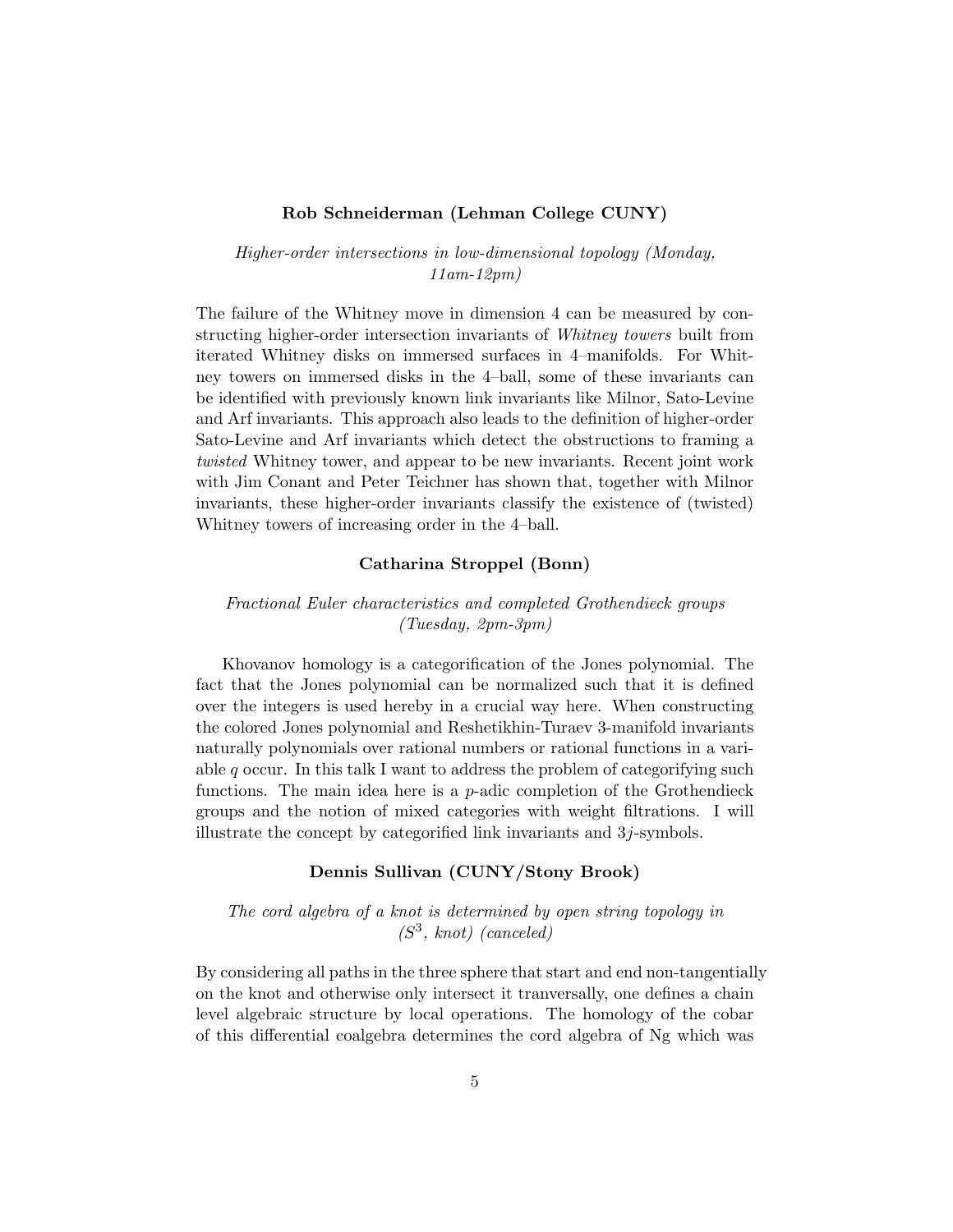motivated by contact homology and seems to be a computable and powerful invariant. This is joint work with Somnath Basu, Jason McGibbon (2011 PhDs) and Michael Sullivan.

### Clifford Taubes (Harvard)

The geometry of large curvature (Wednesday, 9:30am-10:30am)

### Peter Teichner (UC Berkeley/MPI Bonn)

Higher categories for low-dimensional topologists (Thursday, 9:30am-10:30am)

We'll motivate the definition of d-categories via the d-dimensional bordism category of manifolds (with geometric structures). Then we'll go through the low-dimensional cases  $d = 0, 1$  and 2 and rediscover some well known notions. With the addition of one odd direction, the spaces of super symmetric Euclidean field theories (aka representations of the super Euclidean bordism category) turn into classifying spaces of de Rham cohomology, Ktheory and (conjecturally) topological modular forms. This describes joint work with Stolz and partially Hohnhold, Kreck and others.

### Ben Webster (University of Oregon)

#### Categorification, Lie algebras and topology (Wednesday 2-3pm)

It's a long established principle that an interesting way to think about numbers as the sizes of sets or dimensions of vector spaces, or better yet, the Euler characteristic of complexes. You can't have a map between numbers, but you can have one between sets or vector spaces. For example, Euler characteristic of topological spaces is not functorial, but homology is.

One can try to extend this idea to a bigger stage, by, say, taking a vector space, and trying to make a category by defining morphisms between its vectors. This approach (interpreted suitably) has been a remarkable success with the representation theory of semi-simple Lie algebras (and their associated quantum groups). I'll give an introduction to this area, with a view toward applications in topology; in particular to replacing polynomial invariants of knots that come from representation theory with vector space valued invariants that reduce to knot polynomials under Euler characteristic.